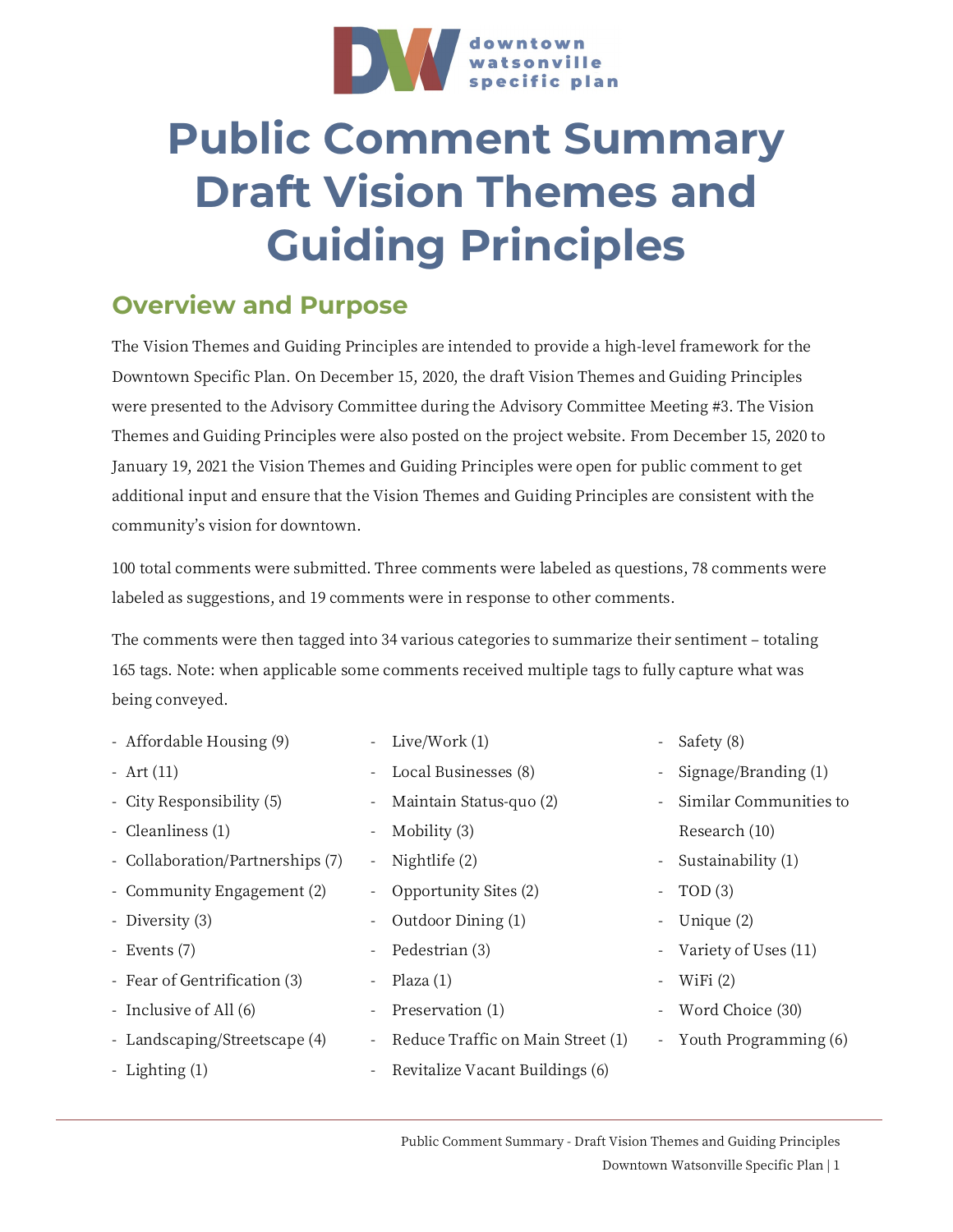



The following are the top 5 tags that received the most comments:

- 1. Variety of Uses 11 Comments
- 2. Art 11 Comments
- 3. Similar Communities to Research 10 Comments
- 4. Affordable Housing 9 Comments
- 5. Local Businesses 8 Comments

\*Note: A total of 30 comments were tagged "Word Choice". These comments were reviewed and implemented where appropriate\*

The topics below emerged as new topics or surfaced as stronger themes as compared to what we have heard previously from stakeholders and the community. This input guided the revisions to the Vision Themes and Guiding Principles.

- **Art** the presence of art in the downtown emerged as a higher priority than compared to previous input we received to date.
- **Similar Communities to Research** a total of 10 comments suggested communities to research that model elements of a successful downtown that people would like to see